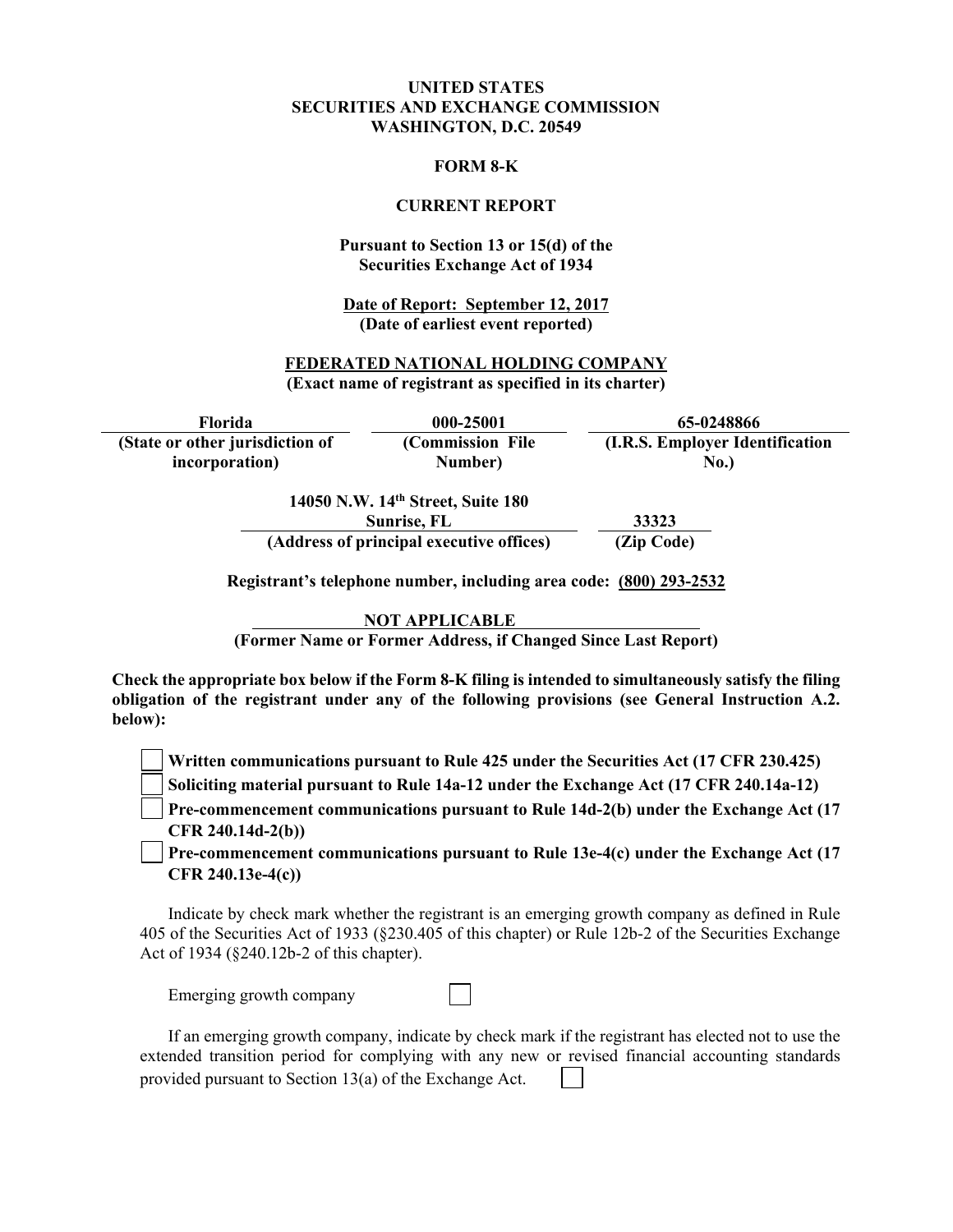# **Item 8.01 Other Events.**

On September 10, 2017, Hurricane Irma made its initial landfall as a Category 4 hurricane in the Florida Keys. Federated National Holding Company (the "Company") has two insurance subsidiaries: Federated National Insurance Company ("Federated National"), which is whollyowned and writes both homeowners insurance and private passenger automobile insurance, and Monarch National Insurance Company ("Monarch National"), of which the Company owns 42.4% and which writes homeowners' insurance. The Company has deployed the appropriate resources to the affected areas to best serve our policyholders in their time of need.

Each company purchases its own separate reinsurance program. Federated National's reinsurance program covers both Florida and Non-Florida exposures and affords Federated National approximately \$2.19 billion of aggregate coverage with a maximum single event coverage totaling approximately \$1.56 billion. Monarch National's reinsurance program covers Florida exposures and affords Monarch National approximately \$109.8 million of aggregate coverage with a maximum single event coverage totaling approximately \$68.9 million. See the Company's Form 8-K dated July 3, 2017 for further information.

Federated National currently estimates that its aggregate gross liabilities as a result of Hurricane Irma, which will be paid out in the coming months, will be approximately \$300 million according to preliminary post landfall catastrophe model estimates. Federated National believes that its losses, net of reinsurance, should not exceed its first event pre-tax retention of \$18 million. Monarch National will also have losses associated with Hurricane Irma and they currently estimate that its aggregate gross liabilities will be approximately \$10 million. Monarch National believes that its losses, net of reinsurance, should not exceed its first event pre-tax retention of \$3.4 million.

As Hurricane Irma continues to proceed on its northerly track, Federated National has additional exposure for homeowners insurance in South Carolina and Alabama which could be affected by this significant storm system. Federated National purchases separate reinsurance protection for its Non-Florida exposure which has a lower pre-tax retention of \$13 million. Although Hurricane Irma impacted multiple states, Federated National's total property pre-tax net retention for homeowners should not increase beyond \$18 million and could be as low as \$6.5 million when there are both Florida and Non-Florida losses in the same event.

Federated National's and Monarch National's existing reinsurance programs remain in force for future events through the end of their contract periods, June 30, 2018. All private market layers of reinsurance protection for both Federated National and Monarch National have prepaid automatic reinstatement protection, which affords Federated National and Monarch National additional coverage for subsequent events without incurring incremental premium beyond the original cost of their programs. Both programs also embody a cascading structure such that substantially all layers attach above the respective per event retention. After covering the estimated Hurricane Irma losses outlined above, the combination of private and FHCF reinsurance treaties afford Federated National and Monarch National approximately \$1.89 billion and \$100 million, respectively, of remaining aggregate coverage.